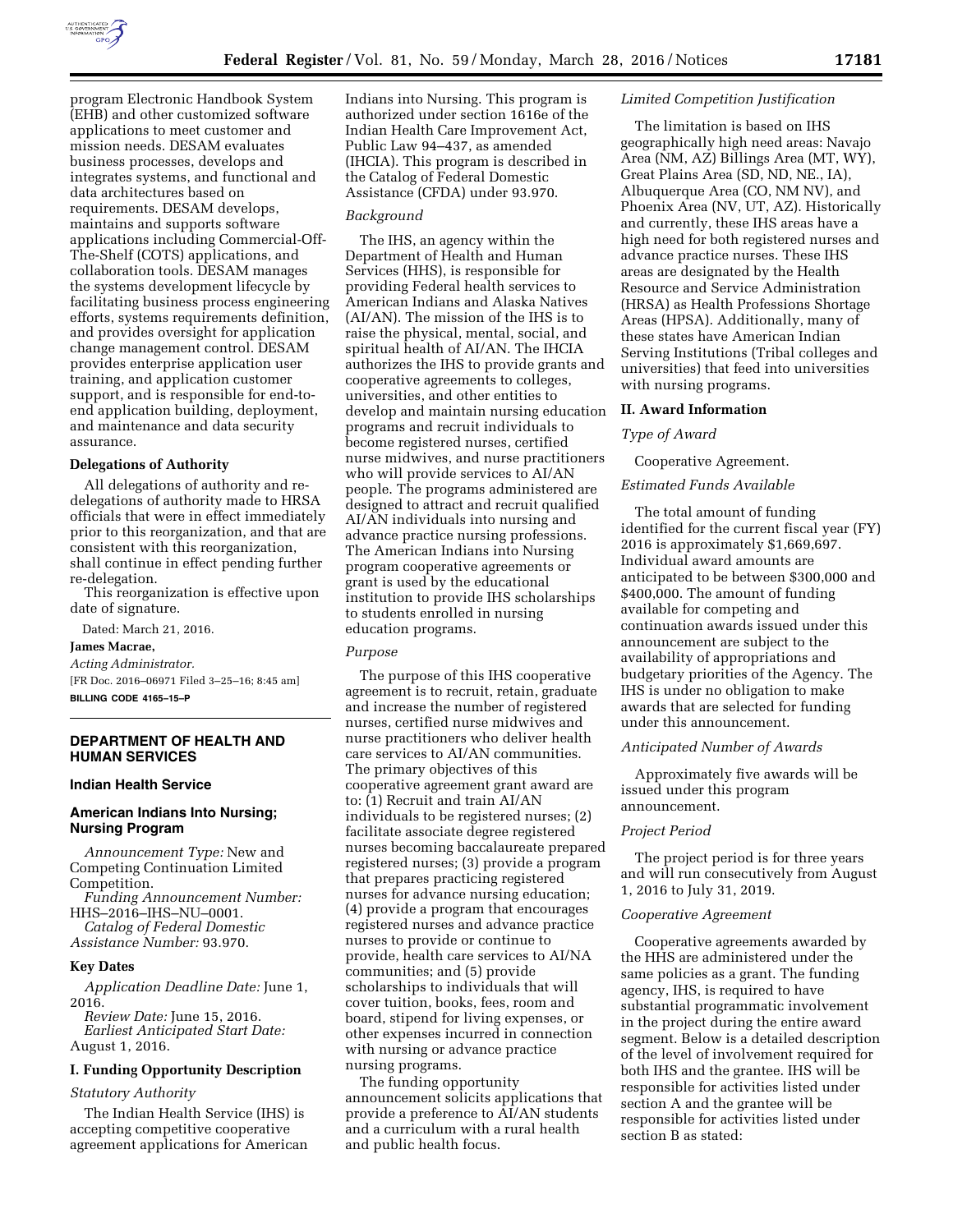# *Substantial Involvement Description for Cooperative Agreement*

A. IHS Programmatic Involvement

(1) IHS assigned program official will work with project director to ensure timely receipt of progress and audit reports and to ensure program compliance.

(2) IHS program official will provide programmatic technical assistance to grantees as needed.

(3) IHS program official will coordinate and conduct site visits as needed, if funds are available for travel.

(4) IHS program official will conduct semi-annual conference calls with grantees and students.

(5) IHS program official will work with the Division of Grants Management (DGM) to ensure all goals and objectives of the program are met.

(6) IHS program official will provide American Indians into Nursing programs and scholarship recipients with an online handbook for IHS scholarship service obligation requirements.

(7) IHS program official will initiate default proceedings within 90 days after receiving notification from the program director that a student has been dismissed from the nursing program, withdrawn from school, failed to graduate with a nursing degree, or failed to get licensed and begin obligated service time within 90 days of graduation.

## B. Grantee Cooperative Agreement Award Activities

(1) Awardee must designate a program director to manage the project being supported by the grant. The program director is responsible for the day-to-day management of the program and accountability for the proper conduct of grant-related activities.

(2) The program director must have a current curriculum vitae on file with DGM and the IHS program official.

(3) Notification in writing must be provided to the IHS program official and the DGM for changes or replacement of the program director.

(4) Awardee must provide scholarships, stipends, room and board and other expenses incurred in connection with the program to individuals enrolled in the nursing program as stated in 25 U.S.C. 1616e(b)(2).

(5) Awardee will become familiar with the IHS service obligation policy and will thoroughly review the IHS service obligation contract with the IHS scholarship recipients.

(6) Awardee is required to maintain program records for IHS scholarship

recipients using a secure web based system during the awarded project of performance.

(7) Awardee will assist IHS program official in monitoring fulfillment of all contractual obligations incurred by the nursing program and IHS scholarship recipient.

(8) Awardee is expected to collaborate with other American Indians into Nursing grant programs to share best practices, successes, and challenges of the program.

(9) Awardee will complete an audit report at the end of each academic year.

(10) Awardee will adhere to the terms and conditions of the IHS nursing scholarship program, scholarship awards are for a 1-year period; additional scholarship support may be awarded to each eligible student for up to four years (maximum).

(11) Awardee will ensure that IHS scholarship recipients review the American Indians into Nursing and INPSYCH Scholarship Recipients IHS Grants Handbook 2015–2016 and carry out their IHS service obligation after successful completion of their nursing program.

(12) Awardee will ensure that IHS scholarship recipient will notify the program director and IHS program official of academic status, change in information, notice of graduation, preferred assignment, and placement update.

(13) Awardee will ensure that IHS scholarship recipient maintains communication with IHS program official by submitting status reports every six months from time of hire at IHS or Tribal health care facility until service obligation is complete.

#### **III. Eligibility Information**

*I.* 

## *1. Eligibility*

The following entities are eligible: (a) Accredited public or private schools of nursing,

(b) accredited Tribally controlled community colleges and Tribally controlled post-secondary vocational institutions, and

(c) nurse midwife programs and nurse practitioners programs, that are provided by any public or private institution.

All schools of nursing must be fully accredited without restrictions by a national nurse educational accrediting body or state approval body recognized by the Secretary of the U.S. Department of Education for the purposes of nursing education. The schools offering a degree in nurse midwifery must provide verification of accreditation by the

American College of Nurse Midwives. Tribally-controlled community colleges nursing programs and post-secondary vocational institutions must be fully accredited by an appropriate recognized nursing accrediting body without restrictions.

(a) *In accordance with the IHCIA, funding preference will be given to applicants who have:* (1) Programs that provide a preference to AI/AN; (2) programs that train nurse midwives or nurse practitioners; and (3) programs that are interdisciplinary, *i.e.* with medicine, pharmacy, dental and behavioral health students.

(b) *Priorities:* All complete, eligible applications will be considered. If more than one university and college application is received from an IHS area, only one award will be made to that particular area providing a DNP, MSN, BSN, or ADN program.

1. *Priority I:* At least two awards to public or private college or university, school of nursing which provides DNP, MSN, BSN, ADN (registered nurse, nurse practitioner, nurse midwife) degrees, not to exceed \$400,000 per year up to a project period of five years.

2. *Priority II:* At least three awards to a Tribally-controlled community college, school of nursing which provides BSN and ADN (registered nurse) degrees, not to exceed \$400,000 per year up to a project period of five years.

(c) *Other preferences:* Schools of nursing that have transcultural, cultural competency, and rural and public health care focus.

Current American Indians into Nursing grantees are eligible to apply for competing continuation funding under this announcement and must demonstrate that they have complied with previous terms and conditions of the American Indians into Nursing cooperative agreement in order to receive funding under this announcement.

**Note:** Please refer to Section IV.2 (Application and Submission Information/ Subsection 2, Content and Form of Application Submission) for additional proof of applicant status documents required, such as Tribal resolutions, proof of non-profit status, etc.

# *2. Cost Sharing or Matching*

The IHS does not require matching funds or cost sharing for grants or cooperative agreements.

#### *3. Other Requirements*

If application budgets exceed the highest dollar amount outlined under the ''*Estimated Funds Available*'' section within this funding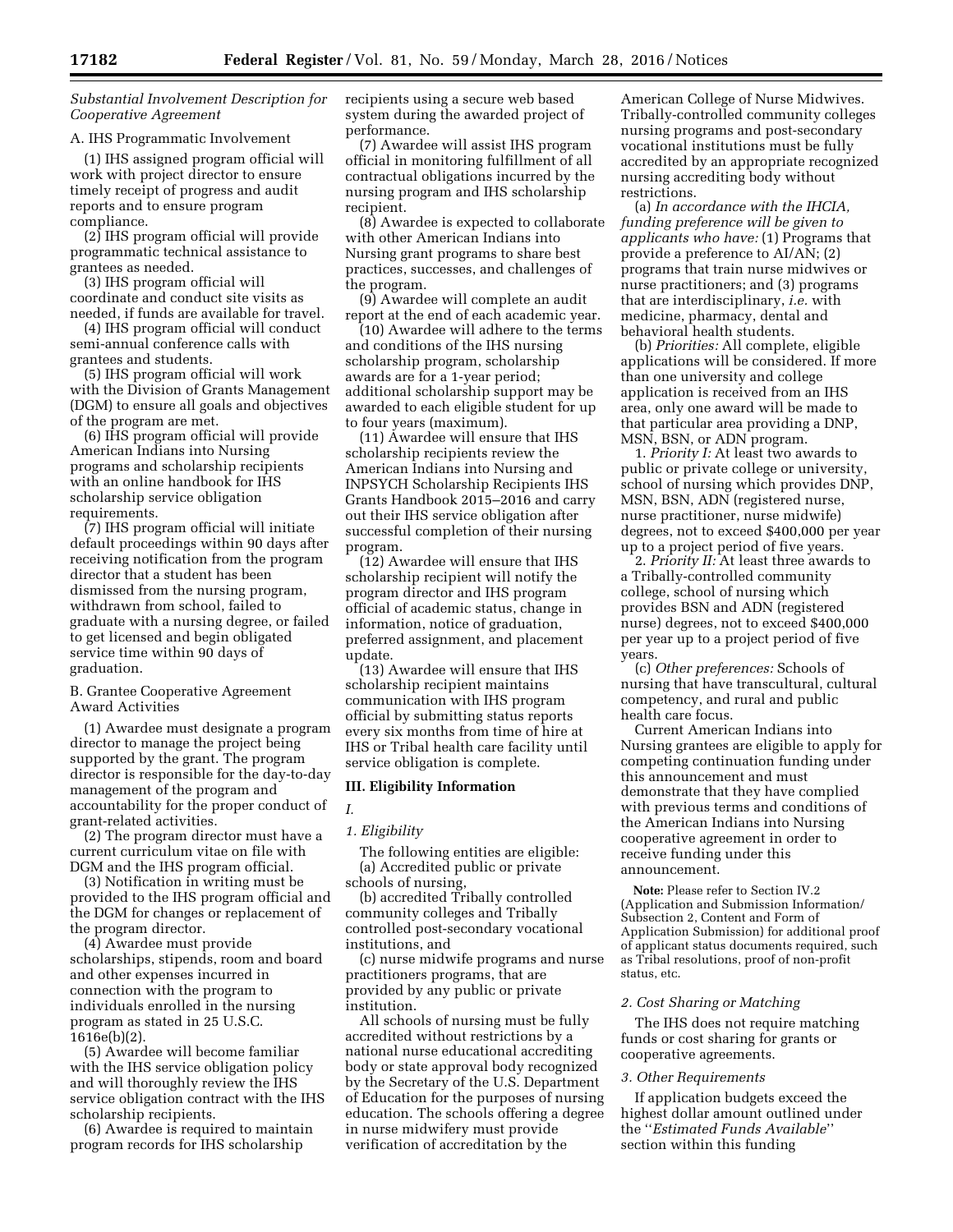announcement, the application will be considered ineligible and will not be reviewed for further consideration. If deemed ineligible, IHS will not return the application. The applicant will be notified by email by the DGM of this decision.

#### Proof of Non-Profit Status

Organizations claiming non-profit status must submit proof. A copy of the 501(c)(3) Certificate must be received with the application submission by the Application Deadline Date listed under the Key Dates section on page one of this announcement.

An applicant submitting any of the above additional documentation after the initial application submission due date is required to ensure the information was received by the IHS by obtaining documentation confirming delivery (*i.e.,* FedEx tracking, postal return receipt, etc.).

## **IV. Application and Submission Information**

## *1. Obtaining Application Materials*

The application package and detailed instructions for this announcement can be found at *<http://www.Grants.gov>*or *[http://www.ihs.gov/dgm/funding/.](http://www.ihs.gov/dgm/funding/)* 

Questions regarding the electronic application process may be directed to Mr. Paul Gettys at (301) 443–2114 or (301) 443–5204.

## *2. Content and Form Application Submission*

The applicant must include the project narrative as an attachment to the application package. Mandatory documents for all applicants include:

• Table of contents.

• Abstract (one page) summarizing the project.

• Application forms:

 $\circ$  SF–424, Application for Federal Assistance.

○ SF-424A, Budget Information— Non-Construction Programs.

Æ SF–424B, Assurances—Non-Construction Programs.

• Budget Justification and Narrative (must be single spaced and not exceed five pages).

• Project Narrative (must be single spaced and not exceed 30 pages).

 $\circ$  Background information on the organization.

ŏ Proposed scope of work, objectives, and activities that provide a description of what will be accomplished, including a one-page Timeframe Chart.

• Tribal resolution(s).

• 501(c)(3) Certificate (if applicable).

• Biographical sketches for all key personnel.

• Contractor/consultant resumes or qualifications and scope of work.

• Disclosure of Lobbying Activities (SF–LLL).

• Certification Regarding Lobbying (GG-Lobbying Form).

• Copy of current Negotiated Indirect Cost (IDC) rate agreement (required) in order to receive IDC.

• Organizational Chart (optional).

• Documentation of current Office of Management and Budget Audit, as required by 45 CFR part 75, subpart F or other required Financial Audit (if applicable).

Acceptable forms of documentation include:

 $\circ$  Email confirmation from Federal Audit Clearinghouse (FAC) that audits were submitted; or

 $\circ$  Face sheets from audit reports. These can be found on the FAC Web site: *[http://harvester.census.gov/sac/](http://harvester.census.gov/sac/dissem/accessoptions.html?submit=Go+To+Database) [dissem/accessoptions.html?](http://harvester.census.gov/sac/dissem/accessoptions.html?submit=Go+To+Database) [submit=Go+To+Database.](http://harvester.census.gov/sac/dissem/accessoptions.html?submit=Go+To+Database)* 

Public Policy Requirements

All Federal-wide public policies apply to IHS grants and cooperative agreements with exception of the discrimination policy.

Requirements for Project and Budget Narratives

*A. Project Narrative:* This narrative should be a separate Word document that is no longer than 30 pages and must: Be single-spaced, be type written, have consecutively numbered pages, use black type not smaller than 12 characters per one inch, and be printed on one side only of standard size 81⁄2″  $\times$  11" paper.

Be sure to succinctly address and answer all questions listed under the narrative and place them under the evaluation criteria (refer to Section V.1, Evaluation criteria in this announcement) and place all responses and required information in the correct section (noted below), or they shall not be considered or scored. These narratives will assist the Objective Review Committee (ORC) in becoming familiar with the applicant's activities and accomplishments prior to this cooperative agreement award. If the narrative exceeds the page limit, only the first 30 pages will be reviewed. The 30 page limit for the narrative does not include the work plan, standard forms, table of contents, budget, budget justifications, narratives, and/or other appendix items.

There are three parts to the narrative: Part A—Program Information; Part B— Program Planning and Evaluation; and Part C—Program Report. See below for

additional details about what must be included in the narrative.

Part A: Program Information (10 page limitation)

Section 1: Needs

Present the comprehensive framework of the proposed American Indians into Nursing program. Clearly describe the unmet AI/AN nursing workforce needs in AI/AN communities. Describe the social determinants and health disparities that impact AI/AN communities and how the proposed program will serve the IHS and Tribal health care programs as well as support to IHS scholarship recipients. Discuss how these social determinants have historically effected access to AI/AN health care and have impacted AI/AN student's access to education specifically nursing education. Include the purpose and background of the program and prior experience with nurse recruitment programs.

Part B: Program Planning and Evaluation (10 page limitation)

Section 1: Program Plans

American Indians into Nursing program applicants must develop a comprehensive, succinct, well organized work plan to address the proposed project. The information should include the elements below but is not limited to the following: (1) Describe the administration of the program-strategies, activities, methods, techniques, or steps that will be use to achieve objectives in proposed project; (2) describe the strategy to attract prenursing students and recruit, retain, and graduate AI/AN nursing students and identify actions to monitor IHS scholarship recipients post-graduation for IHS service obligation; (3) describe how the activities of the project are defined by objectives and how the project will achieve the desired outcomes; (4) include a plan to achieve sustainability after the cooperative agreement is complete; (5) describe how the program will incorporate support to AI/AN nursing students who have experienced the social determinants in AI/AN communities; and (6) describe how the program will support AI/AN students in meeting their social, physical, spiritual and academic needs.

#### Section 2: Program Evaluation

Applicant must provide a complete program evaluation plan that describes the projects methodology and strategies for assessing the progress of the objectives and outcomes of their program. The evaluation should address the successes, failures, and continuing improvements.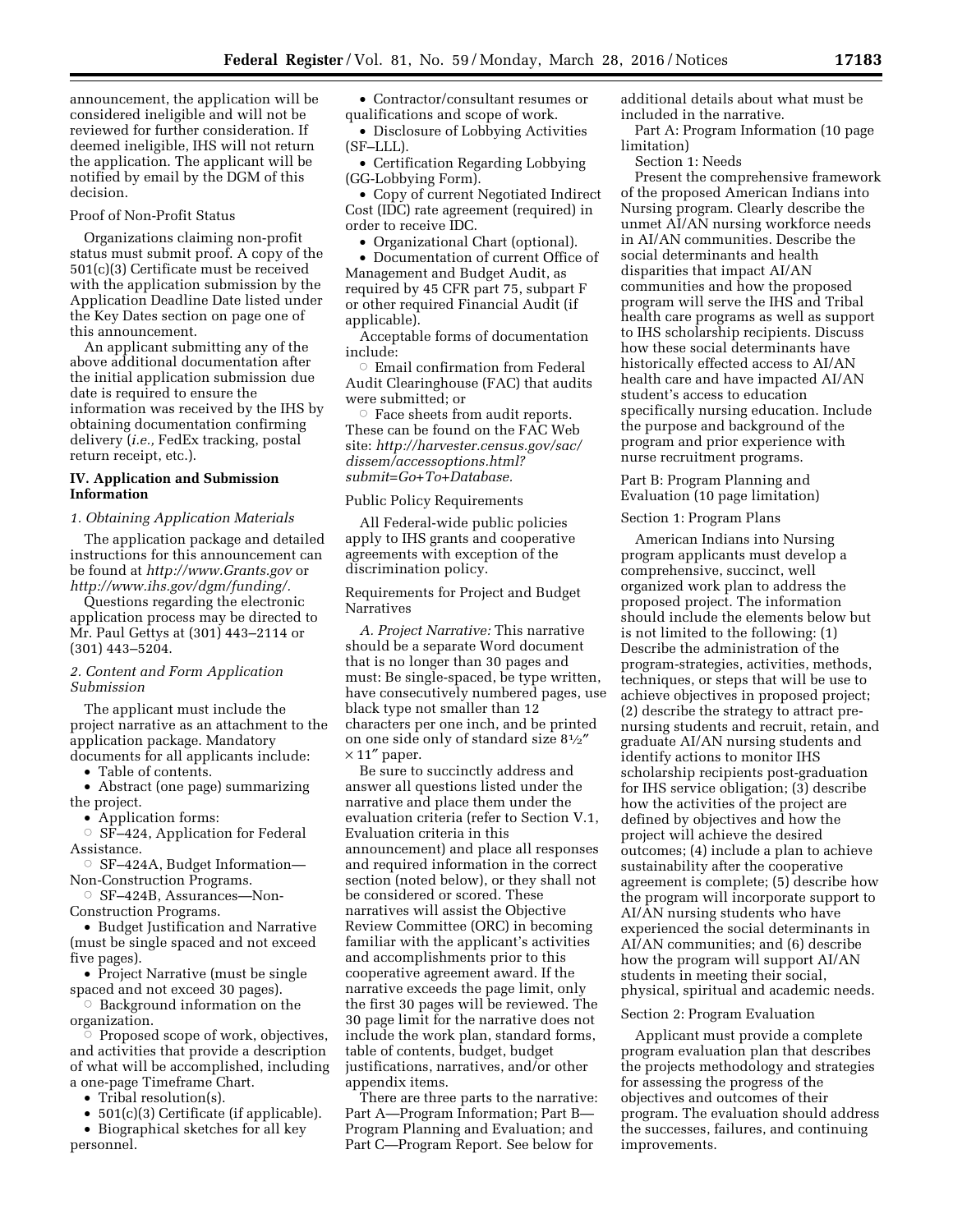Part C: Program Report (10 page limitation)

Section 1: Describe major accomplishments over the last project period for previous awardees.

Previous awardees shall include objectives, strategies, and a brief description of the following for program function and or activity involved: (1) Compare actual accomplishments to the goals established for the period; (2) provide description of internal and external collaboration, new resources secured, interventions, successes, barriers identified and plans for the next quarter (academic year); (3) indicate reasons for slippage where established goals were not met and plan of action to overcome slippages; (4) indicate the number of current AI/AN recipients in the program and their academic status; and (5) indicate the number of AI/AN recipients placed in IHS and Tribal facilities and whom have completed their service obligations.

Section 2: Describe major activities over the last 24 months. Please identify and summarize recent major project activities of the work done during the project period. Program activities shall include: recruitment, retention and support activities to student, graduate and evaluation demonstrating performance measures.

*B. Budget Narrative:* This narrative must include a line item budget with a narrative justification for all expenditures identifying reasonable and allowable costs necessary to accomplish the goals and objectives as outlined in the project narrative. Budget should match the scope of work described in the project narrative. The page limitation should not exceed five pages.

## *3. Submission Dates and Times*

Applications must be submitted electronically through Grants.gov by 11:59 p.m. Eastern Daylight Time (EDT) on the Application Deadline Date listed in the Key Dates section on page one of this announcement. Any application received after the application deadline will not be accepted for processing, nor will it be given further consideration for funding. Grants.gov will notify the applicant via email if the application is rejected.

If technical challenges arise and assistance is required with the electronic application process, contact Grants.gov Customer Support via email to *[support@grants.gov](mailto:support@grants.gov)* or at (800) 518– 4726. Customer Support is available to address questions 24 hours a day, 7 days a week (except on Federal holidays). If problems persist, contact Mr. Paul Gettys (*[Paul.Gettys@ihs.gov](mailto:Paul.Gettys@ihs.gov)*), DGM

Grant Systems Coordinator, by telephone at (301) 443–2114 or (301) 443–5204. Please be sure to contact Mr. Gettys at least ten days prior to the application deadline. Please do not contact the DGM until you have received a Grants.gov tracking number. In the event you are not able to obtain a tracking number, call the DGM as soon as possible.

If the applicant needs to submit a paper application instead of submitting electronically through Grants.gov, a waiver must be requested. Prior approval must be requested and obtained from Mr. Robert Tarwater, Director, DGM, (see Section IV.6 below for additional information). The waiver must: (1) Be documented in writing (emails are acceptable), *before*  submitting a paper application, and (2) include clear justification for the need to deviate from the required electronic grants submission process. A written waiver request must be sent to *[GrantsPolicy@ihs.gov](mailto:GrantsPolicy@ihs.gov)* with a copy to *[Robert.Tarwater@ihs.gov.](mailto:Robert.Tarwater@ihs.gov)* Once the waiver request has been approved, the applicant will receive a confirmation of approval email containing submission instructions and the mailing address to submit the application. A copy of the written approval *must* be submitted along with the hardcopy of the application that is mailed to DGM. Paper applications that are submitted without a copy of the signed waiver from the Director of the DGM will not be reviewed or considered for funding. The applicant will be notified via email of this decision by the Grants Management Officer of the DGM. Paper applications must be received by the DGM no later than 5:00 p.m., EDT, on the Application Deadline Date listed in the Key Dates section on page one of this announcement. Late applications will not be accepted for processing or considered for funding.

#### *4. Intergovernmental Review*

Executive Order 12372 requiring intergovernmental review is not applicable to this program.

#### *5. Funding Restrictions*

• Pre-award costs are not allowable. • The available funds are inclusive of

direct and appropriate indirect costs. • Only one grant/cooperative

agreement will be awarded per applicant.

• IHS will not acknowledge receipt of applications.

#### *6. Electronic Submission Requirements*

All applications must be submitted electronically. Please use the *[http://](http://www.Grants.gov) [www.Grants.gov](http://www.Grants.gov)* Web site to submit an application electronically and select the ''Find Grant Opportunities'' link on the homepage. Download a copy of the application package, complete it offline, and then upload and submit the completed application via the *[http://](http://www.Grants.gov) [www.Grants.gov](http://www.Grants.gov)* Web site. Electronic copies of the application may not be submitted as attachments to email messages addressed to IHS employees or offices.

If the applicant receives a waiver to submit paper application documents, they must follow the rules and timelines that are noted below. The applicant must seek assistance at least ten days prior to the Application Deadline Date listed in the Key Dates section on page one of this announcement.

Applicants that do not adhere to the timelines for System for Award Management (SAM) and/or *[http://](http://www.Grants.gov) [www.Grants.gov](http://www.Grants.gov)* registration or that fail to request timely assistance with technical issues will not be considered for a waiver to submit a paper application.

Please be aware of the following: • Please search for the application package in *<http://www.Grants.gov>* by entering the CFDA number or the Funding Opportunity Number. Both numbers are located in the header of this announcement.

• If you experience technical challenges while submitting your application electronically, please contact Grants.gov Support directly at: *[support@grants.gov](mailto:support@grants.gov)* or (800) 518–4726. Customer Support is available to address questions 24 hours a day, 7 days a week (except on Federal holidays).

• Upon contacting Grants.gov, obtain a tracking number as proof of contact. The tracking number is helpful if there are technical issues that cannot be resolved and a waiver from the agency must be obtained.

• If it is determined that a waiver is needed, the applicant must submit a request in writing (emails are acceptable) to *[GrantsPolicy@ihs.gov](mailto:GrantsPolicy@ihs.gov)*  with a copy to *[Robert.Tarwater@ihs.gov.](mailto:Robert.Tarwater@ihs.gov)*  Please include a clear justification for the need to deviate from the standard electronic submission process.

• If the waiver is approved, the application should be sent directly to the DGM by the Application Deadline Date listed in the Key Dates section on page one of this announcement.

• Applicants are strongly encouraged not to wait until the deadline date to begin the application process through Grants.gov as the registration process for SAM and Grants.gov could take up to fifteen working days.

• Please use the optional attachment feature in Grants.gov to attach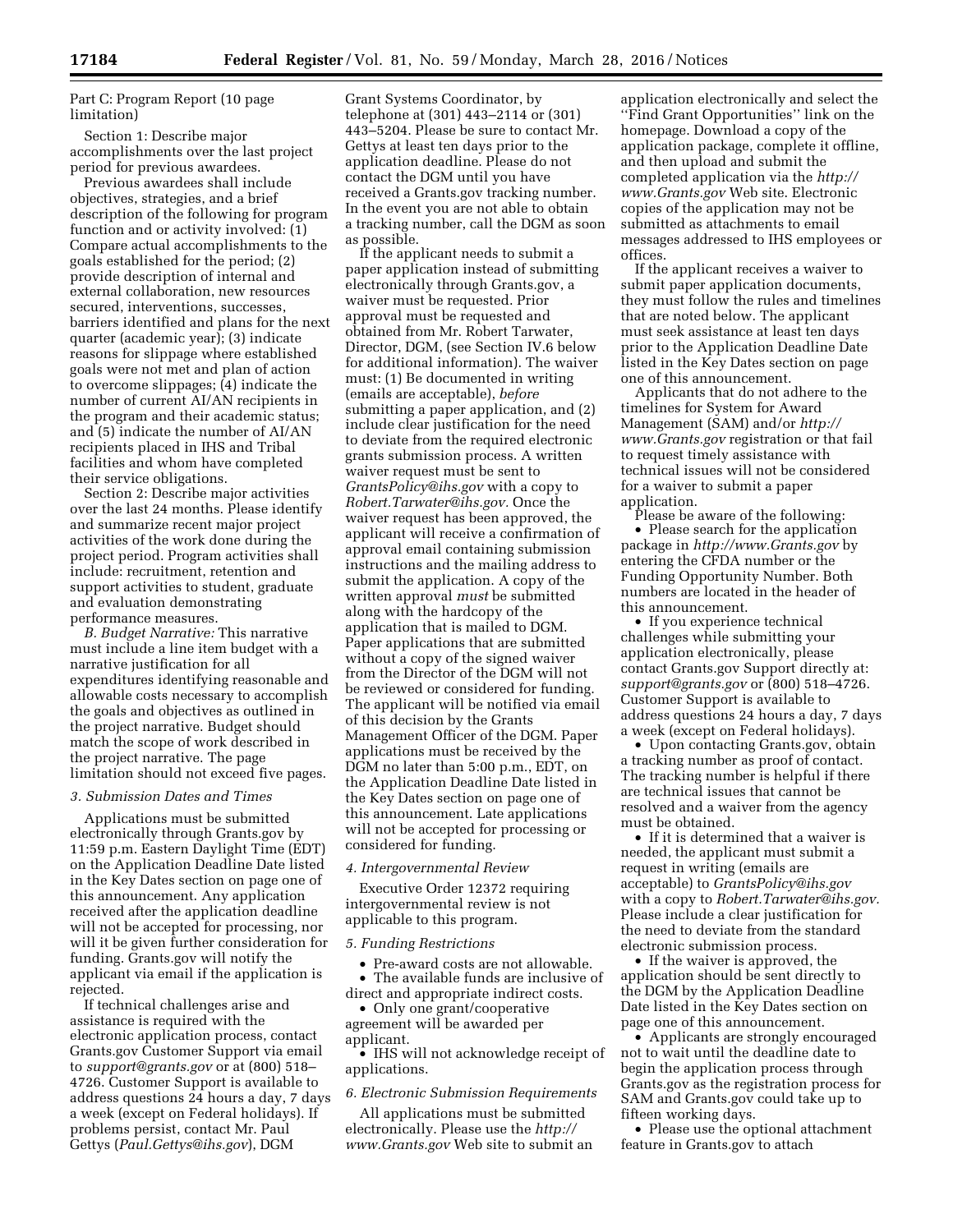additional documentation that may be requested by the DGM.

• All applicants must comply with any page limitation requirements described in this funding announcement.

• After electronically submitting the application, the applicant will receive an automatic acknowledgment from Grants.gov that contains a Grants.gov tracking number. The DGM will download the application from Grants.gov and provide necessary copies to the appropriate agency officials. Neither the DGM nor the American Indian into Nursing program will notify the applicant that the application has been received.

• Email applications will not be accepted under this announcement.

Dun and Bradstreet (D&B) Data Universal Numbering System (DUNS)

All IHS applicants and grantee organizations are required to obtain a DUNS number and maintain an active registration in the SAM database. The DUNS number is a unique 9-digit identification number provided by D&B which uniquely identifies each entity. The DUNS number is site specific; therefore, each distinct performance site may be assigned a DUNS number. Obtaining a DUNS number is easy, and there is no charge. To obtain a DUNS number, please access it through *[http://fedgov.dnb.com/webform,](http://fedgov.dnb.com/webform)* or to expedite the process, call (866) 705– 5711.

All HHS recipients are required by the Federal Funding Accountability and Transparency Act of 2006, as amended (''Transparency Act''), to report information on sub-awards. Accordingly, all IHS grantees must notify potential first-tier sub-recipients that no entity may receive a first-tier sub-award unless the entity has provided its DUNS number to the prime grantee organization. This requirement ensures the use of a universal identifier to enhance the quality of information available to the public pursuant to the Transparency Act.

System for Award Management (SAM)

Organizations that were not registered with Central Contractor Registration and have not registered with SAM will need to obtain a DUNS number first and then access the SAM online registration through the SAM home page at *<https://www.sam.gov>* (U.S. organizations will also need to provide an Employer Identification Number from the Internal Revenue Service that may take an additional 2–5 weeks to become active). Completing and submitting the registration takes

approximately one hour to complete and SAM registration will take 3–5 business days to process. Registration with the SAM is free of charge. Applicants may register online at *[https://www.sam.gov.](https://www.sam.gov)* 

Additional information on implementing the Transparency Act, including the specific requirements for DUNS and SAM, can be found on the IHS Grants Management, Grants Policy Web site: *[http://www.ihs.gov/dgm/](http://www.ihs.gov/dgm/policytopics/) [policytopics/.](http://www.ihs.gov/dgm/policytopics/)* 

#### **V. Application Review Information**

The instructions for preparing the application narrative also constitute the evaluation criteria for reviewing and scoring the application. Weights assigned to each section are noted in parentheses. The 30 page narrative should include only the first year of activities; information for multi-year projects should be included as an appendix. See ''Multi-year Project Requirements'' at the end of this section for more information. The narrative section should be written in a manner that is clear to outside reviewers unfamiliar with prior related activities of the applicant. It should be well organized, succinct, and contain all information necessary for reviewers to understand the project fully. Points will be assigned to each evaluation criteria adding up to a total of 100 points. A minimum score of 70 points is required for funding. Points are assigned as follows:

#### *1. Criteria*

A. Introduction and Need for Assistance (10 points)

(1) Applications must justify overall need of the program and clearly demonstrate the administration of the cooperative agreement, and indicate prior experience with similar programs.

(2) Describe the target population receiving IHS scholarships (preference will be given to schools of nursing that recruit, retain and graduate AI/AN veterans and veterans who have medical military experience).

(3) Describe how the program will increase the number of registered nurses, nurse midwives and nurse practitioners in IHS.

(4) Describe relevance of the program relating the objectives to the purposes of the cooperative agreement.

(5) Describe the differences between the current and proposed activities (previous awardees).

B. Project Objective(s), Work Plan and Approach (40 points)

Applications must clearly state specific, time-framed, measurable objectives for the goals related to the purpose of the IHS nursing cooperative agreement.

(1) Objectives:

(a) Describe how the program will increase the number of AI/AN nursing students that are recruited, retained and graduated from school of nursing.

(b) Describe how the program will recruit AI/AN students who are veterans and veterans who have experience as an emergency medical technician (EMT), hospital corpsman, paramedic/military medic, license vocational/practical nurse and nurses (associate or diploma nurse).

(c) Describe how the program will offer or establish formal bridge program agreements between Tribal colleges, universities.

(d) Describe how the program will provide a program that increases the skills of, and provide continuing education to registered nurses, nurse practitioners and nurse midwives.

(e) Describe how the program will assist IHS program official with job placement and track the IHS scholarship recipient's service obligation.

(2) Methodology:

(a) Describe strategies, activities, steps, timelines, and staff for

implementation of proposal of projects. (b) Describe the methodology of how IHS scholarships will be awarded to

nursing students.

(c) Provide evidence supporting the proposed methodologies using historical data and prior experiences.

(3) Approach:

(a) Describes how the program will establish or collaborate with existing IHS and Tribal programs and colleges.

(i) To establish an agreement for clinical rotations.

(ii) To establish a faculty exchange program to enhance cultural competency and faculty strength.

(iii) Offer formal bridge programs agreements between Tribal colleges and universities so as to provide a program that increases the skills of, and provide continuing education to nurses, nurse practitioners, and nurse midwives.

(b) Include challenges that are likely to be encountered or have been a challenge in designing and implementing the activities in the work plan and approaches that will be used to resolve challenges.

(c) Describe how the program will sustain the project after the period of performance ends. Include in the sustainability plan the barriers to achieving self-sufficiency.

C. Program Evaluation (30 points)

Applicant must include an evaluation plan that describes strategies for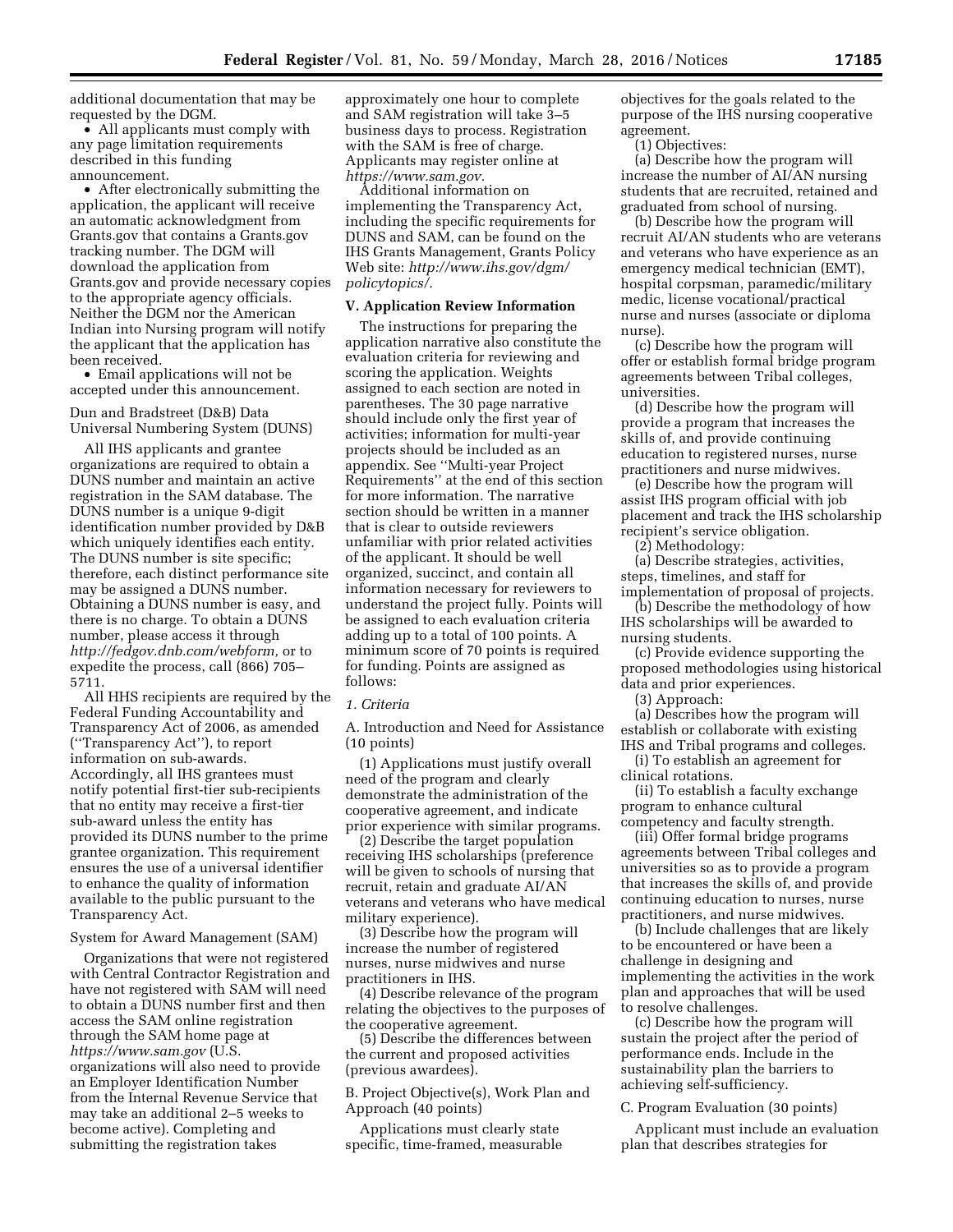assessing the progress and outcomes of their projects. The evaluation plan should be linked to the objectives and purpose of the cooperative agreement. The proposed project shall have evaluation measures that demonstrate how the program is meeting identified goals and objectives where programs can collect, track, and report performance measures on a semi-annual basis and for periodic audit reports. Applicants must include how the program will collect and manage student scholarship data. Applicants must describe any potential obstacles for implementing the program performance evaluation and how those obstacles will be addressed.

D. Organizational Capabilities, Key Personnel and Qualifications (15 points)

Provide information on applicant's organization, philosophy, and practice methods. Describe how all will contribute to the ability to conduct program requirements and meet American Indians into Nursing program/cooperative agreement purpose, objectives, and expectations. Include nursing accreditation documentation. All schools of nursing that are associated with the project and have conferring degrees must be accredited.

E. Categorical Budget and Budget Justification (5 points)

(1) Personnel costs: Applicants shall identify one program director. Program director must be a licensed registered nurse.

(2) Key support personnel: Provide names, title, position description, salary, and fringe benefits. Administrative cost is limited to 25% of the award.

(3) Consultants: Provide names, affiliations and qualifications of each consultant, including expected rate of compensation, travel, per diem and other related costs.

(4) Travel: Name conferences or other recruitment events, airline tickets, lodging, per diem, booth, public transportation, or other related costs.

(5) Equipment: Must be related to the objectives of the project, retained by awardee, use in accordance with the terms of the cooperative agreement award, and must comply with procurement requirements for Federal grant and cooperative agreements.

(6) Scholarships: Must cover tuition, fees, books, stipend, and other related educational expenses. The proposed project must use IHS scholarship funds in a manner that will meet the needs of eligible AI/AN students. The budget narrative must indicate the number of

students to receive scholarship for each year of the cooperative agreement and the amount of each scholarship per student.

# *Multi-Year Project Requirements*

Projects requiring a second and/or third year must include a brief project narrative and budget (one additional page per year) addressing the developmental plans for each additional year of the project.

Additional Documents can be Uploaded as Appendix Items in Grants.gov

• Work plan, logic model and/or time line for proposed objectives.

- Position descriptions for key staff.
- Resumes of key staff that reflect current duties.

• Consultant or contractor proposed scope of work and letter of commitment (if applicable).

• Current Indirect Cost Agreement.

• Organizational chart.

• Map of area identifying project location(s).

• Additional documents to support narrative (*i.e.* data tables, key news articles, etc.).

### *2. Review and Selection*

Each application will be prescreened by the DGM staff for eligibility and completeness as outlined in the funding announcement. Applications that meet the eligibility criteria shall be reviewed for merit by the ORC based on evaluation criteria in this funding announcement. The ORC could be composed of both Tribal and Federal reviewers appointed by the IHS program to review and make recommendations on these applications. The technical review process ensures selection of quality projects in a national competition for limited funding. Incomplete applications and applications that are non-responsive to the eligibility criteria will not be referred to the ORC. The applicant will be notified via email of this decision by the Grants Management Officer of the DGM. Applicants will be notified by DGM, via email, to outline minor missing components (*i.e.,* budget narratives, audit documentation, key contact form) needed for an otherwise complete application. All missing documents must be sent to DGM on or before the due date listed in the email of notification of missing documents required.

To obtain a minimum score for funding by the ORC, applicants must address all program requirements and provide all required documentation.

# **VI. Award Administration Information**

## *1. Award Notices*

The Notice of Award (NoA) is a legally binding document signed by the Grants Management Officer and serves as the official notification of the grant award. The NoA will be initiated by the DGM in our grant system, GrantSolutions (*[https://](https://www.grantsolutions.gov) [www.grantsolutions.gov](https://www.grantsolutions.gov)*). Each entity that is approved for funding under this announcement will need to request or have a user account in GrantSolutions in order to retrieve their NoA. The NoA is the authorizing document for which funds are dispersed to the approved entities and reflects the amount of Federal funds awarded, the purpose of the grant, the terms and conditions of the award, the effective date of the award, and the budget/project period.

#### Disapproved Applicants

Applicants who received a score less than the recommended funding level for approval, 70 points, and were deemed to be disapproved by the ORC, will receive an Executive Summary Statement from the IHS program office within 30 days of the conclusion of the ORC outlining the strengths and weaknesses of their application submitted. The IHS program office will also provide additional contact information as needed to address questions and concerns as well as provide technical assistance if desired.

#### Approved but Unfunded Applicants

Approved but unfunded applicants that met the minimum scoring range and were deemed by the ORC to be ''Approved,'' but were not funded due to lack of funding, will have their applications held by DGM for a period of one year. If additional funding becomes available during the course of FY 2016, the approved but unfunded application may be re-considered by the awarding program office for possible funding. The applicant will also receive an Executive Summary Statement from the IHS program office within 30 days of the conclusion of the ORC.

**Note:** Any correspondence other than the official NoA signed by an IHS grants management official announcing to the project director that an award has been made to their organization is not an authorization to implement their program on behalf of IHS.

# *2. Administrative Requirements*

Cooperative agreements are administered in accordance with the following regulations, policies, and OMB cost principles:

A. The criteria as outlined in this Program Announcement.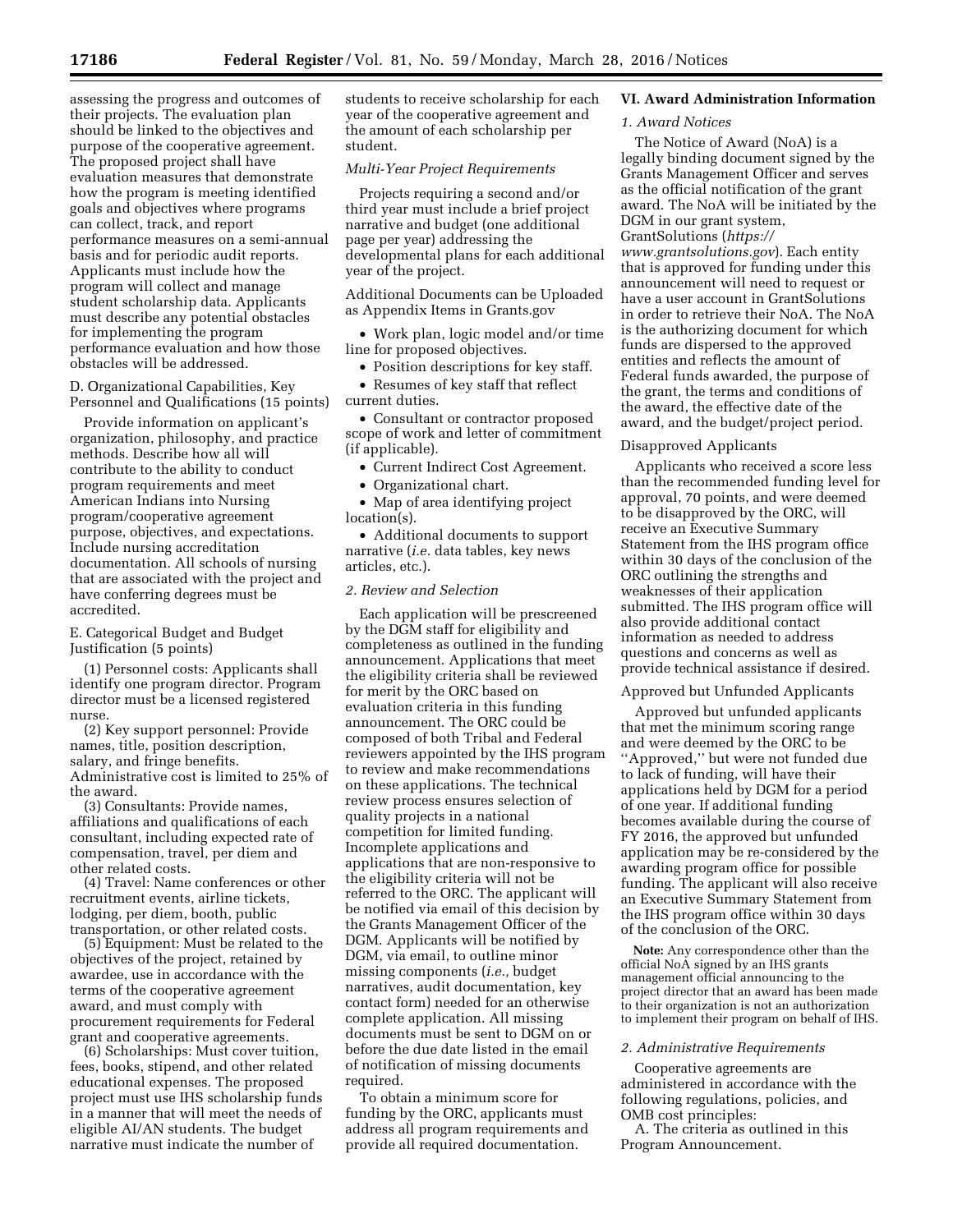B. Administrative Regulations for Grants:

• Uniform Administrative Requirements for HHS Awards, located at 45 CFR part 75.

C. Grants Policy:

• HHS Grants Policy Statement, Revised 01/07.

D. Cost Principles:

• Uniform Administrative

Requirements for HHS Awards, ''Cost Principles,'' located at 45 CFR part 75, subpart E.

E. Audit Requirements:

• Uniform Administrative Requirements for HHS Awards, ''Audit Requirements,'' located at 45 CFR part 75, subpart F.

#### *3. Indirect Costs*

This section applies to all grant recipients that request reimbursement of IDC in their grant application. In accordance with HHS Grants Policy Statement, Part II–27, IHS requires applicants to obtain a current IDC rate agreement prior to award. The rate agreement must be prepared in accordance with the applicable cost principles and guidance as provided by the cognizant agency or office. A current rate covers the applicable grant activities under the current award's budget period. If the current rate is not on file with the DGM at the time of award, the IDC portion of the budget will be restricted. The restrictions remain in place until the current rate is provided to the DGM.

Generally, IDC rates for IHS grantees are negotiated with the Division of Cost Allocation (DCA) *<https://rates.psc.gov/>*  and the Department of Interior (Interior Business Center) *[https://www.doi.gov/](https://www.doi.gov/ibc/services/finance/indirect-Cost-Services/indian-tribes) [ibc/services/finance/indirect-Cost-](https://www.doi.gov/ibc/services/finance/indirect-Cost-Services/indian-tribes)[Services/indian-tribes.](https://www.doi.gov/ibc/services/finance/indirect-Cost-Services/indian-tribes)* For questions regarding the IDC policy, please call the Grants Management Specialist listed under ''Agency Contacts'' or the main DGM office at (301) 443–5204.

## *4. Reporting Requirements*

The grantee must submit required reports consistent with the applicable deadlines. Failure to submit required reports within the time allowed may result in suspension or termination of an active grant, withholding of additional awards for the project, or other enforcement actions such as withholding of payments or converting to the reimbursement method of payment. Continued failure to submit required reports may result in one or both of the following: (1) The imposition of special award provisions; and (2) the non-funding or non-award of other eligible projects or activities. This requirement applies whether the

delinquency is attributable to the failure of the grantee organization or the individual responsible for preparation of the reports. Per DGM policy, all reports are required to be submitted electronically by attaching them as a ''Grant Note'' in GrantSolutions. Personnel responsible for submitting reports will be required to obtain a login and password for GrantSolutions. Please see the Agency Contacts list in section VII for the systems contact information.

The reporting requirements for this program are noted below.

# A. Progress Reports

Program progress reports are required semi-annually, within 30 days after the budget period ends. These reports must include a brief comparison of actual accomplishments to the goals established for the period, a summary of progress to date or, if applicable, provide sound justification for the lack of progress, and other pertinent information as required. A final report must be submitted within 90 days of expiration of the budget/project period.

#### B. Financial Reports

Federal Financial Report FFR (SF– 425), Cash Transaction Reports are due 30 days after the close of every calendar quarter to the Payment Management Services, HHS at: *[http://](http://www.dpm.psc.gov) [www.dpm.psc.gov.](http://www.dpm.psc.gov)* It is recommended that the applicant also send a copy of the FFR (SF–425) report to the grants management specialist. Failure to submit timely reports may cause a disruption in timely payments to the organization.

Grantees are responsible and accountable for accurate information being reported on all required reports: The Progress Reports and Federal Financial Report.

C. Federal Sub-Award Reporting System (FSRS)

This award may be subject to the Transparency Act sub-award and executive compensation reporting requirements of 2 CFR part 170.

The Transparency Act requires the OMB to establish a single searchable database, accessible to the public, with information on financial assistance awards made by Federal agencies. The Transparency Act also includes a requirement for recipients of Federal grants to report information about firsttier sub-awards and executive compensation under Federal assistance awards.

IHS has implemented a Term of Award into all IHS Standard Terms and Conditions, NoAs and funding announcements regarding the FSRS

reporting requirement. This IHS Term of Award is applicable to all IHS grant and cooperative agreements issued on or after October 1, 2010, with a \$25,000 sub-award obligation dollar threshold met for any specific reporting period. Additionally, all new (discretionary) IHS awards (where the project period is made up of more than one budget period) and where: (1) The project period start date was October 1, 2010 or after and (2) the primary awardee will have a \$25,000 sub-award obligation dollar threshold during any specific reporting period will be required to address the FSRS reporting. For the full IHS award term implementing this requirement and additional award applicability information, visit the DGM Grants Policy Web site at: *[http://](http://www.ihs.gov/dgm/policytopics/) [www.ihs.gov/dgm/policytopics/.](http://www.ihs.gov/dgm/policytopics/)* 

D. Compliance With Executive Order 13166 Implementation of Services Accessibility Provisions for All Grant Application Packages and Funding Opportunity Announcements

Recipients of federal financial assistance (FFA) from HHS must administer their programs in compliance with federal civil rights law. This means that recipients of HHS funds must ensure equal access to their programs without regard to a person's race, color, national origin, disability, age and, in some circumstances, sex and religion. This includes ensuring your programs are accessible to persons with limited English proficiency. HHS provides guidance to recipients of FFA on meeting their legal obligation to take reasonable steps to provide meaningful access to their programs by persons with limited English proficiency. Please see *[http://www.hhs.gov/civil-rights/for](http://www.hhs.gov/civil-rights/for-individuals/special-topics/limited- english-proficiency/guidance-federal-financial-assistance-recipients-title-VI/)[individuals/special-topics/limited](http://www.hhs.gov/civil-rights/for-individuals/special-topics/limited- english-proficiency/guidance-federal-financial-assistance-recipients-title-VI/)[english-proficiency/guidance-federal](http://www.hhs.gov/civil-rights/for-individuals/special-topics/limited- english-proficiency/guidance-federal-financial-assistance-recipients-title-VI/)[financial-assistance-recipients-title-VI/.](http://www.hhs.gov/civil-rights/for-individuals/special-topics/limited- english-proficiency/guidance-federal-financial-assistance-recipients-title-VI/)* 

The HHS Office for Civil Rights also provides guidance on complying with civil rights laws enforced by HHS. Please see *[http://www.hhs.gov/civil](http://www.hhs.gov/civil-rights/for-individuals/section-1557/index.html)[rights/for-individuals/section-1557/](http://www.hhs.gov/civil-rights/for-individuals/section-1557/index.html) [index.html](http://www.hhs.gov/civil-rights/for-individuals/section-1557/index.html)* and *[http://www.hhs.gov/](http://www.hhs.gov/civil-rights/index.html) [civil-rights/index.html.](http://www.hhs.gov/civil-rights/index.html)* Recipients of FFA also have specific legal obligations for serving qualified individuals with disabilities. Please see *[http://](http://www.hhs.gov/civil-rights/for-individuals/disability/index.html) [www.hhs.gov/civil-rights/for](http://www.hhs.gov/civil-rights/for-individuals/disability/index.html)[individuals/disability/index.html.](http://www.hhs.gov/civil-rights/for-individuals/disability/index.html)*  Please contact the HHS Office for Civil Rights for more information about obligations and prohibitions under federal civil rights laws at *[http://](http://www.hhs.gov/civil-rights/for-individuals/disability/index.html) [www.hhs.gov/civil-rights/for](http://www.hhs.gov/civil-rights/for-individuals/disability/index.html)[individuals/disability/index.html](http://www.hhs.gov/civil-rights/for-individuals/disability/index.html)* or call 1–800–368–1019 or TDD 1–800–537– 7697. Also note it is an HHS Departmental goal to ensure access to